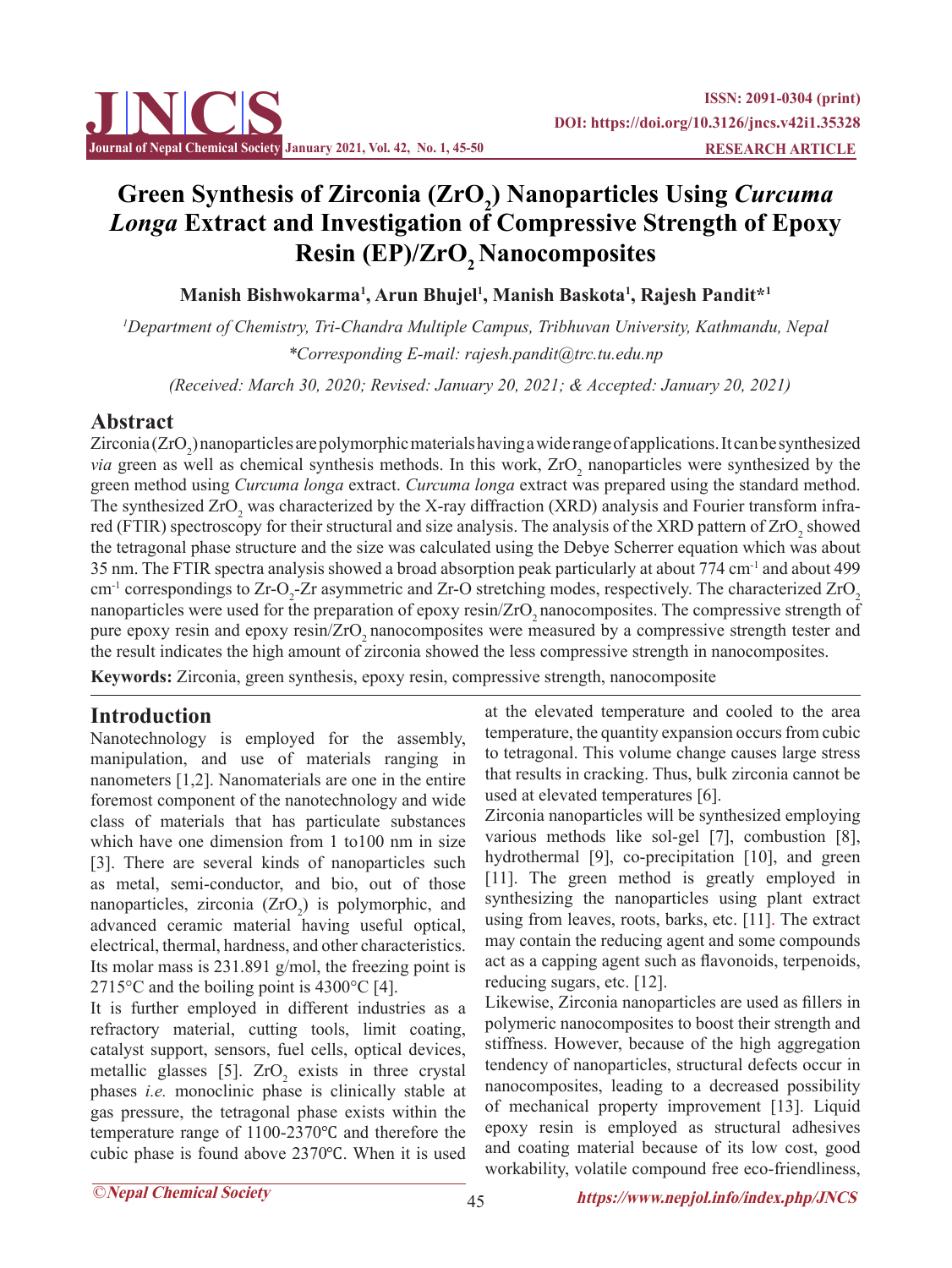good adhesion, heat resistance electrical insulation, chemical resistance, and weather resistance. However, the most epoxy resin needs additional fillers to improvise mechanical and thermal properties thanks to their inherent brittleness and industrial requirement. Zirconia nanoparticles are used as fillers to enhance their strength and stiffness. Organic modifiers are accustomed to progress interfacial bonding between fillers and resin [14].

Polymer nanocomposite (PNC) comprises polymer or copolymer with nanoparticles or nanofillers dispersed in the polymer matrix. The PNC's belong to the category of the multiple-phase system (MPS). These systems require controlled mixing, stabilization of achieved dispersion, the orientation of phase, and compounding strategies for all MPS including PNC [15]. Microhardness property was improved in epoxy resin/SBS/layered silicate (LS) and boehmite nanocomposite due to dispersion of layered silicate and boehmite nanofillers [16]. Recently, it was found that the introduction of inorganic nanoparticles to polymeric adhesives at a low percentage may cause the advance of shear resistance of structural joints. Only some studies of epoxy-ZrO<sub>2</sub> composites associated with their morphology and mechanical properties are reported and that they show that the mechanical resistance and toughness of synthetic resin are improved by increasing the content of  $ZrO<sub>2</sub>$ nanoparticles. This can be attributed to the fact that ZrO<sub>2</sub> nanoparticles have a way higher strength than epoxy matrix alone and to the nice bonding between filler and matrix [17]. In this paper, the herbaceous plant extract is employed for the synthesis of zirconia nanoparticles, and therefore the compressive strength of epoxy resin  $(EP)/ZrO$ , nanocomposites is discussed for mechanical purposes.

# **Materials and Methods a. Materials**

*Curcuma longa* was collected from the local market and grinded to a fine powder for the preparation of its extract. Zirconyl chloride octahydrate  $(ZrOCl<sub>2</sub>.8H<sub>2</sub>O)$ , (98% purity) was manufactured by LOBA Chemie Pvt. Ltd, Mumbai, India. Epoxy and hardener were marketed from a local supplier in Kathmandu. All the reagents used were of analytical grades and used without further purification.

#### **b. Methods**

#### **Preparation of** *Curcuma longa* **extract**

About 20 g of turmeric powder was weighed and kept in a 500 mL beaker. 200 mL of water was added to it. Then the mixture was boiled for a half-hour with continuous stirring by a magnetic stirrer. Then the boiled mixture was filtered carefully and therefore the resulting filtrate was the extract.

#### **Synthesis of** *Zirconia* **nanoparticles**

About 50 mL of 0.1 M zirconyl chloride octahydrate  $[ZroCl<sub>2</sub>.8H<sub>2</sub>O]$  was taken in a 250 mL beaker and 10 mL of prepared turmeric extract was added to it. The resulting solution was heated at 80°C with continuously stirred by a magnetic stirrer for two hours. Then the final solution was kept undisturbed for two days and brownish crystals of zirconia nanoparticles were obtained.

#### Synthesis of epoxy resin/ZrO<sub>2</sub> nanocomposites **[Bulk adhesives]**

First of all, 35 mL of pure epoxy and hardener were mixed in plastic propylene mold. For this, the mixed content was pre-cured for 12 hours at 70°C and post-cured for 12 hours at  $120^{\circ}$ C. Then, epoxy/ZrO<sub>2</sub> nanocomposites were prepared with different wt. $-$ %  $(i.e 1, 3, 5 and 10 wt. -%)$  of zirconia. The various wt.-% of zirconia nanofiller was mixed with 35 mL of epoxy resin and hardener 25 min with continuous stirred with a magnetic stirrer. A similar curing process was followed to the epoxy/ $ZrO_2$  nanocomposite as Then the solutions were pre-cured at 70°C for 12 hrs and post-cured at 120°C for 12 hrs.

#### **c. Characterization**

The synthesized ZrO<sub>2</sub> nanoparticles and EP/ZrO<sub>2</sub> nanocomposites were then analyzed to understand their properties and behavior. The characterizations of the prepared samples were applied by powder X-ray diffraction (XRD) and Fourier transform infrared spectroscopy (FTIR). Average particle size was determined from the XRD pattern by calculating the value of full width at half maxima (FWHM) of peak after removing instrumental broadening using Debye-Scherrer formula [18].

Average crystalline size 
$$
(D) = \frac{0.9 \lambda}{\beta \cos \theta}
$$

where  $\lambda$  is the wavelength of X-ray, is full width at half maximum (FWHM) of the most intense XRD peak expressed in radians and is Bragg's diffraction angle.

The crystalline structure of  $ZrO_2$  nanoparticles was confirmed from XRD peaks [18]. The experiment was carried out using Rigaku ultima IV model XRD diffractometer employing  $CuKa$  radiation ( $\lambda$  = 0.15406 nm).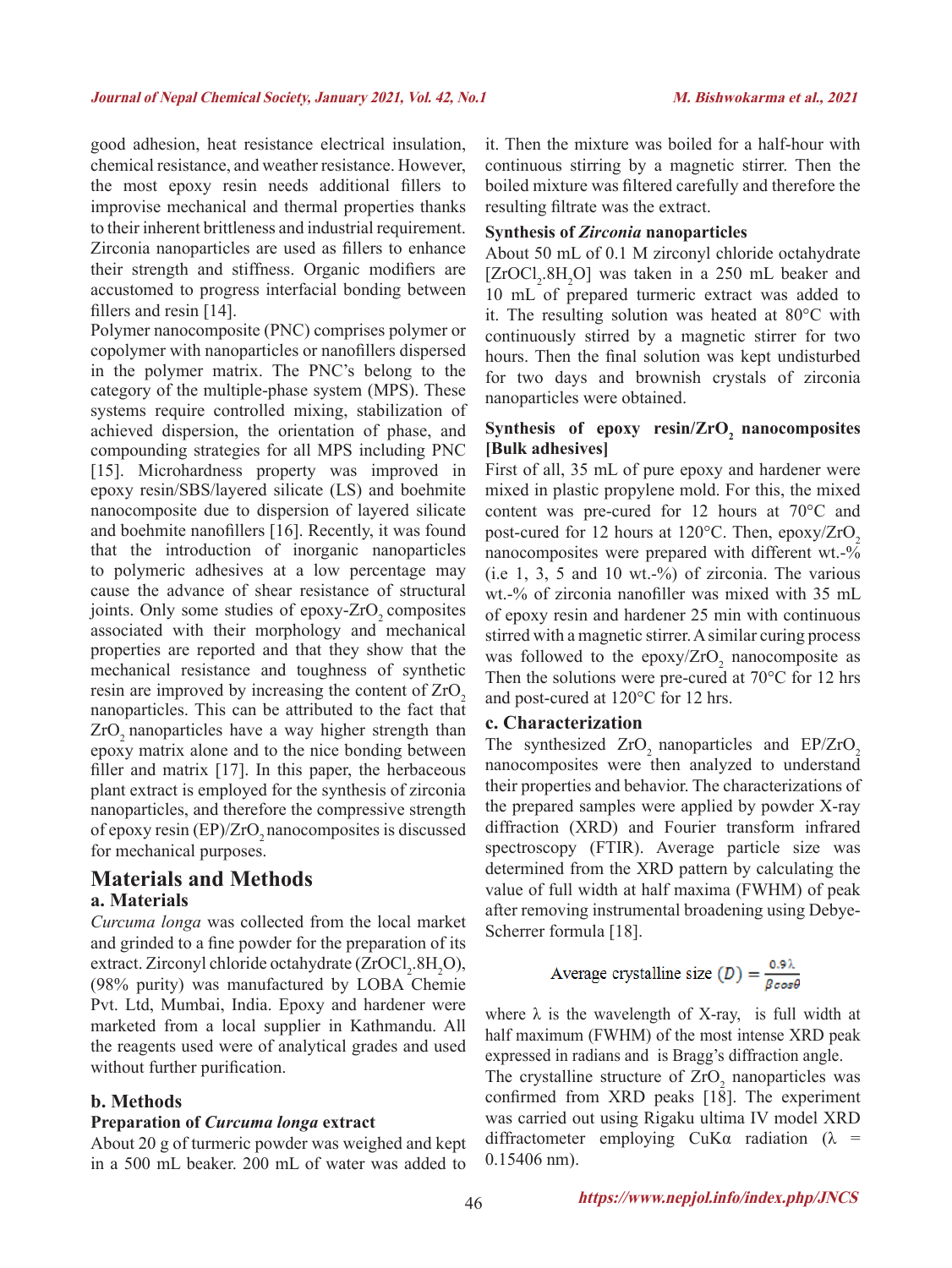FTIR is an analytical technique used to identify organic, polymeric, and in some cases inorganic materials. The FTIR analysis uses infrared light to scan test samples and observe chemical properties [19]. The characterization of synthesized nanoparticle and nanocomposites were done using FTIR analysis and the instrument used for characterization was IR-Prestige-21 (Shimadzu) within the range of 500 cm<sup>-1</sup> to 5000 cm-1.

## **d. Compressive strength test**

Compressive strength is the resistance of a material to breaking under compression which is the capacity of a material to withstand loads tending to reduce size. Compressive strength is an important aspect in the design of materials or structures and is a vital aspect in determining the load-carrying capacity of the structures [20]. A compressive strength test is a mechanical test measuring the amount of compressive load, a material can bear before fracturing. Normally it is determined by the casting and testing of material specimens in the laboratory. The compressive strengths of various nanocomposites were measured using a universal compression testing machine in the laboratory [21].

# **Results and Discussion Size and phase analysis using XRD pattern**

The phase purity and crystalline nature of the synthesized zirconia nanoparticle samples were analyzed using XRD diffraction. The diffraction pattern of synthesized zirconia nanoparticles is shown in Figure 1(a). The peaks were obtained at a 2θ value of 28.2 (101), 40.55(110), 50.66 (202), 59.36 (313), 66.65 (222) which are indexed to tetragonal  $ZrO<sub>2</sub>$ phase compared to JCPDS card number 081-1544 [10]. The size of the nanoparticles was calculated *via* the data obtained from Lorentzian fitting spectra of the corresponding samples given in Figure 1(b).

With the help of Lorentzian fitting and FWHM calculation using the Debye-Scherer equation, the particle size was calculated to be 35 nm.

Therefore, the synthesized zirconia nanoparticle was successfully characterized using XRD diffraction which indicated that the prepared  $ZrO<sub>2</sub>$  nanoparticles were tetragonal phase structures having an average size of 35 nm.

## **Structural analysis of zirconia nanoparticles using FTIR spectra**

The FTIR spectra of the synthesized zirconia nanoparticles which were prepared using the green



*Figure 1: (a) XRD pattern of ZrO<sub>2</sub> nanoparticle synthesized from* 0.1M ZrOCl<sub>2</sub>.8H<sub>2</sub>O and (b) corresponding Lorentzian fitting

synthetic method using  $0.1$  M ZrOCl<sub>2</sub>.8H<sub>2</sub>O and *Curcuma longa* extract within the range of 500 cm-1 to 5000 cm-1 is shown in Figure 2. Thus prepared zirconia nanoparticle using  $0.1M$  ZrOCl<sub>2</sub>.8H<sub>2</sub>O and *Curcuma longa* extract had broad absorption peak particularly at about 774  $\text{cm}^{-1}$  and about 499  $\text{cm}^{-1}$ , corresponding to  $Zr-O_2-Zr$  asymmetric and  $Zr-O$  stretching modes respectively, which confirms the formation of  $ZrO<sub>2</sub>$ phases based on the works of literature, according to which the respective absorption band are 740 cm<sup>-1</sup> and  $500 \text{ cm}^3$ , respectively [22].

The significant peaks representing the functional groups present in ZrO<sub>2</sub> are further shown in Table 1.

Thus the FTIR spectra confirm that the zirconia was successfully synthesized which indicates from the peaks at 499 cm-1 and 774 cm-1 and other functional groups from the *Curcuma longa* extract.

# **Functional group analysis of epoxy resin (EP)/**  $\operatorname{ZrO}_2$ nanocomposites

The FTIR spectra of epoxy resin  $(EP)/ZrO<sub>2</sub>$ nanocomposites prepared by mixing the various filler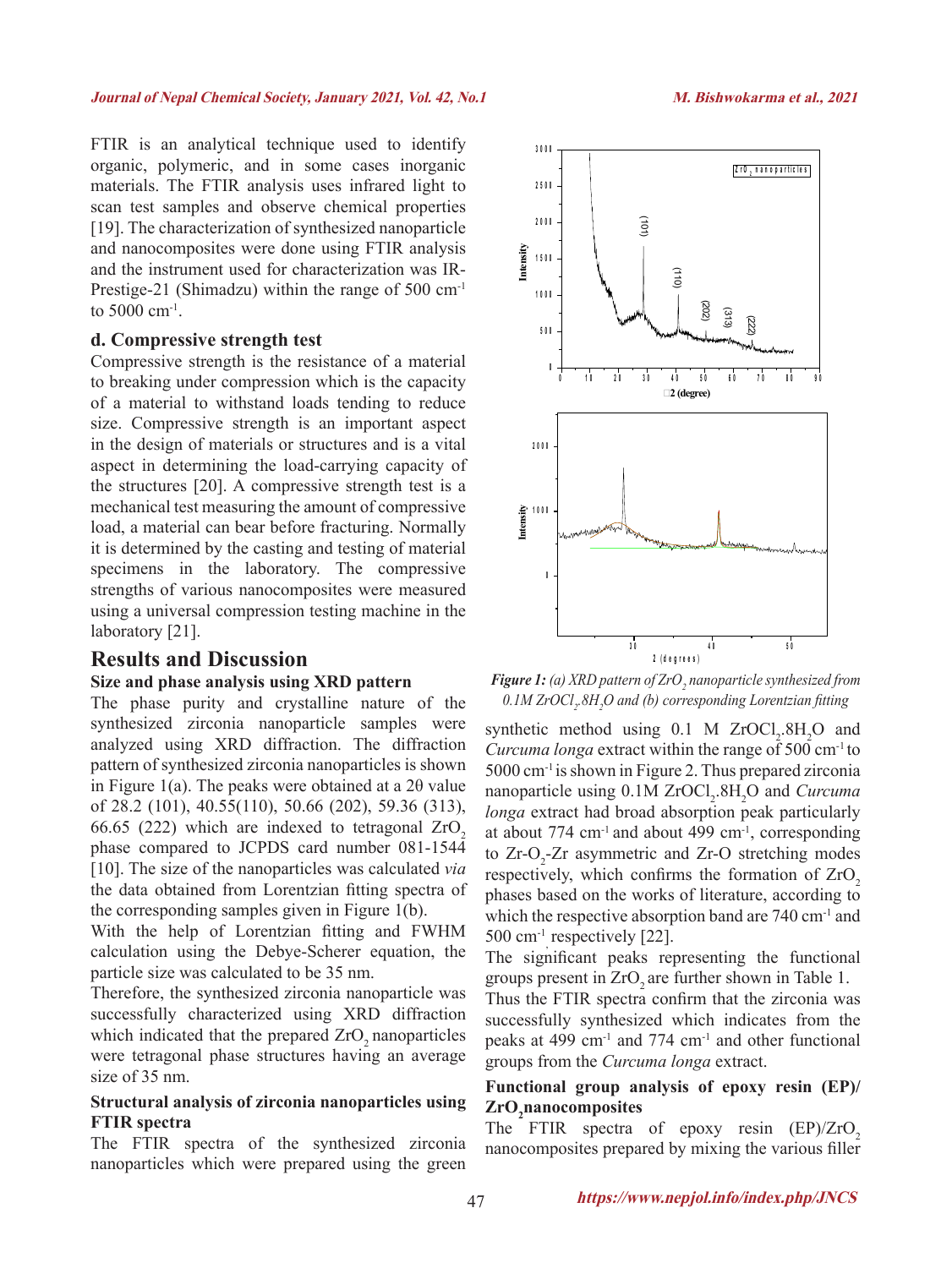

*Figure 2: FTIR Spectra of zirconia nanoparticle prepared using 0.1 M ZrOCl2 .8H2 O and Curcuma longa*

*Table 1: Functional groups present in zirconia nanoparticles*

| Wavelength $(cm-1)$ | Group              | Compounds class   |
|---------------------|--------------------|-------------------|
| 3194.12             | O-H stretching     | alcohol           |
| 2067.69             | $N=C=S$ stretching | isothiocyanate    |
| 1620.21             | $C=C$ stretching   | conjugated alkene |
| 1435.04             | C-H bending        | alkane            |

contents of zirconia nanoparticles and epoxy resin/ hardener were analyzed by FTIR Spectroscopy. The FTIR spectra of various nanocomposites were then comparatively studied. The comparative analysis of  $EP/ZrO<sub>2</sub>$  nanocomposites is shown in Figure 3. The comparative study of nanoparticles shows the

absence of a broad absorption band at around 764  $cm<sup>-1</sup>$  and about 499  $cm<sup>-1</sup>$  referring to the absence of  $Zr-O<sub>2</sub>$ - $Zr$  asymmetric and  $Zr-O$  stretching modes and absence of  $ZrO<sub>2</sub>$  phases in the pure epoxy composite. Whereas in the study of epoxy resin  $(EP)/ZrO<sub>2</sub>$ (1wt.-%) nanocomposite and epoxy resin  $(EP)/ZrO<sub>2</sub>$ (5wt.-%) nanocomposite, the broad absorption band is seen at 763 cm<sup>-1</sup>-455 cm<sup>-1</sup> and 771 cm<sup>-1</sup>-455 cm<sup>-1</sup> respectively. Thus the presence of the ZrO<sub>2</sub> phase is confirmed [22]. The various functional groups present within the nanocomposites prepared using various amount in wt.-% of  $ZrO$ , nanoparticles and epoxy resin is shown in Table 2.

The FTIR spectra show that the epoxy resin and zirconia nanoparticles were almost mixed up with each other which were indicated by the peak presence in the corresponding wavelength.

#### **Measurement of compressive strength**

Compressive strength test or mechanical test measures the maximum amount of compressive load a material can bear before fracturing. The prepared zirconia nanoparticles of different amounts were mixed with epoxy resins and hardeners. Thus prepared composite was compressed between the platens of the compression testing machine having a factor of 3.7 by a gradually applied load. The obtained data measured by universal compression testing machine (UCT) is represented in Table 3. The dimensions of the various nanocomposites' bulk were more or less similar. The compressive strength of the nanoparticles

*Table 2: Significant peak representing functional groups present in the Epoxy resin and its nanocomposites*

|         | Wavelength $(cm-1)$                                            |                                                                |                  |                             |
|---------|----------------------------------------------------------------|----------------------------------------------------------------|------------------|-----------------------------|
| Pure EP | EP/ZrO <sub>2</sub> Nanocomposite<br>$(1\%$ ZrO <sub>2</sub> ) | EP/ZrO <sub>2</sub> Nanocomposite<br>$(5\%$ ZrO <sub>2</sub> ) | Group            | <b>Compound class</b>       |
| 3371.57 | 3379.29                                                        | 3356.14                                                        | N-N stretching   | Primary amine               |
| 2970.38 | 2962.66                                                        | 2962.66                                                        | N-H stretching   | Amine salt                  |
| 2870.08 | 2870.08                                                        | 2870.08                                                        | C-H stretching   | Alkane                      |
|         | 1782.13                                                        |                                                                | $C=O$ stretching | Conjugate acid<br>anhydride |
| 1604.77 | 1604.77                                                        | 1604.77                                                        | $C=C$ stretching | Conjugated alkene           |
| 1512.19 | 1504.48                                                        | 1504.48                                                        | N-O stretching   | Nitro compound              |
| 1458.18 | 1411.89                                                        |                                                                | O-H bending      | Carboxylic acid             |
| 1373.32 | 1357.89                                                        | 1381.03                                                        | O-H bending      | Phenol                      |
| 1242.16 | 1234.44                                                        | 1234.44                                                        | C-N stretching   | Amine                       |
| 1050.29 | 1033.85                                                        | 1026.33                                                        | S=O stretching   | Sulfoxide                   |
| 825.53  | 825.53                                                         | 825.53                                                         | $C=C$ bending    | Alkene                      |
| 662.00  | 555.50                                                         | 555.50                                                         | C-Cl stretching  | Halo compound               |

48 **https://www.nepjol.info/index.php/JNCS**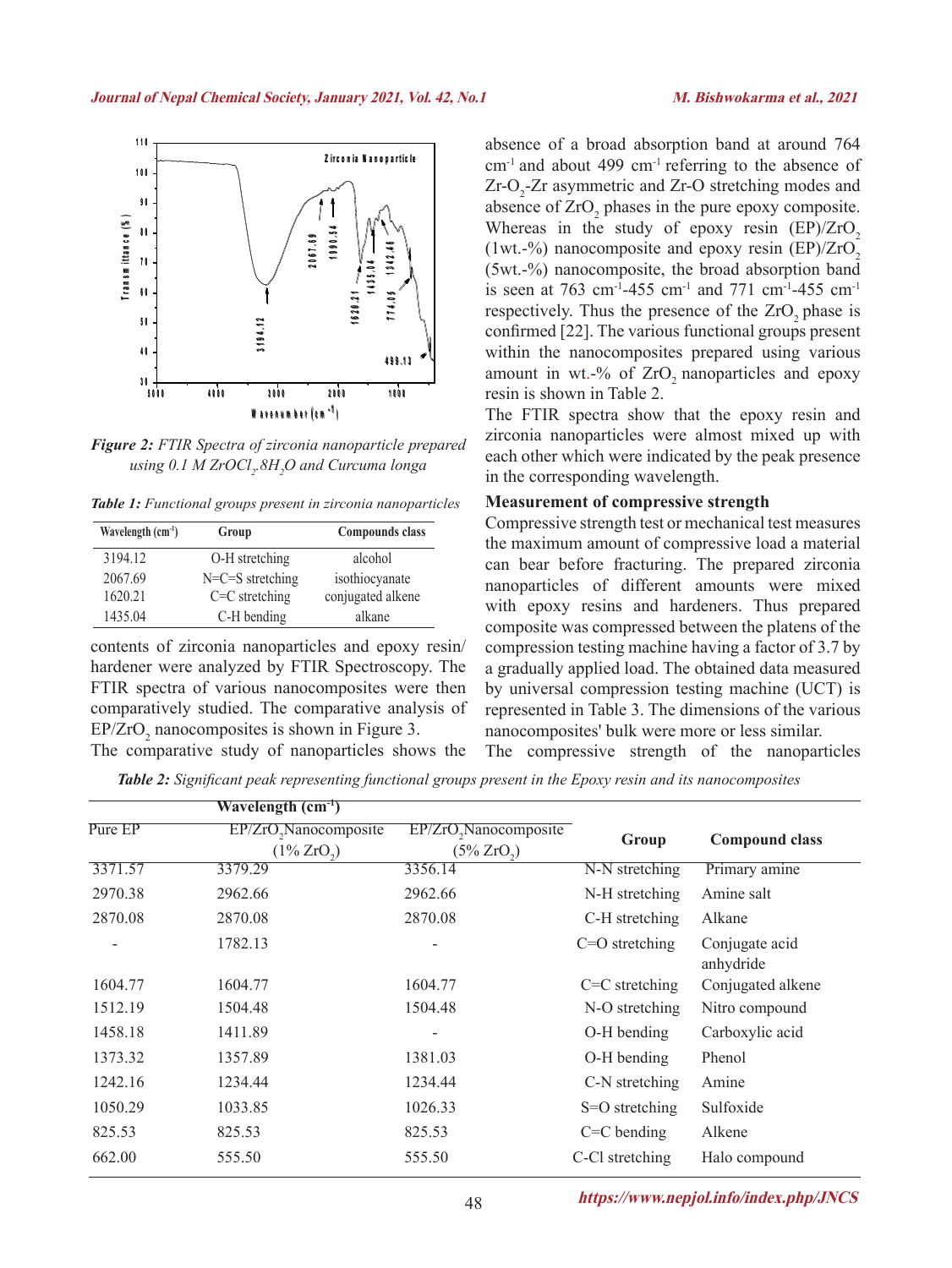| Cubes                              |                | <b>Pure EP</b> | 1% ZrO, | $3\%$ ZrO, | $5\%$ ZrO | $10\%$ ZrO. |
|------------------------------------|----------------|----------------|---------|------------|-----------|-------------|
| Dimension (cm)                     | Length         | 21.78          | 20.57   | 20.58      | 20.78     | 20.74       |
|                                    | <b>Breadth</b> | 21.44          | 20.18   | 21.50      | 22.12     | 21.10       |
|                                    | Height         | 16.93          | 21.13   | 21.44      | 22.56     | 20.00       |
| Weight (g)                         |                | 8.88           | 9.66    | 9.89       | 10.76     | 9.84        |
| Breaking load (g)                  |                | 408            | 510     | 530        | 540       | 515         |
| Compressibility strength $(g/cm2)$ |                | 1509.6         | 1887    | 1961       | 1998      | 1905.5      |

**Table 3:** Compressibility strength of Pure EP and EP/ZrO<sub>2</sub> nanocomposite

increases on increasing the EP and  $ZrO<sub>2</sub>$  nanoparticles ratio as shown in Figure 4. This shows that epoxy resin/ zirconia nanocomposites have higher compressive strength than pure epoxy. It means that a significant improvement has been achieved after the addition of Zirconia nanoparticles to epoxy resin. Such results are due to the aggregation of zirconia nanoparticles.



**Figure 3:** FTIR spectra of pure EP and EP/ZrO<sub>2</sub> *nanocomposites (1% and 5% by wt. of zirconia nanoparticles)*

The compressive strength of nanoparticles increased up to Zirconia nanoparticles in epoxy nanocomposite and then decreased beyond that. This may be because of the effect of agglomeration of a higher percentage of nanoparticles on the crosslinking of the epoxy resin. A similar result was also recorded in the extraction and characterization of chitosan and preparation of



*Figure 4: Bar diagram of compressive strength of pure EP and EP/ZrO2 nanocomposites of different wt.-% of zirconia*

nanocomposite with resorcinol formaldehyde resin [23]. The reasons for such deviation can be known by the detailed study of nanocomposites. The internal morphology must be studied *via* TEM. Hence for further information TEM must be done. Overall, the compressive strength of  $EP/ZrO<sub>2</sub>$  nanocomposites improved after adding zirconia nanoparticles at any weight fraction.

## **Conclusion**

The implementation of a novel greener approach for the biogenic synthesis of zirconium dioxide nanoparticles using *Curcuma longa* has been successfully carried out. The synthesis method is faster, economical, greener, non-toxic since this method avoids multiple reaction steps, conventional energy sources, and harmful chemicals. FTIR spectra indicated that zirconia nanoparticles and their nanocomposites with epoxy resin were successfully synthesized. The XRD pattern clearly showed that synthesized zirconia nanoparticles were tetragonal structure and the size of the nanoparticle was found to average 35 nm. The FTIR spectra of nanocomposites showed the presence of various compounds. Compression tests on the nanocomposites bulk adhesives indicated that the addition of zirconia nanoparticles to epoxy resin bulk increased the compressive strength. However, the higher amount (about 10%) of zirconia nanoparticles could not favor increasing the compressive strength in epoxy resin/ZrO<sub>2</sub>nanocomposite.

## **Acknowledgments**

Authors acknowledge the Department of Mechanical and Engineering Testing Laboratory, Pulchowk Campus, Lalitpur for their help to characterize the compressive strength test.

## **References**

- 1. I. Khan, K. Saeed and I. Khan, Nanoparticles: properties, application, and toxicities, *Arabian Journal of Chemistry*, 2017, **12**(7), 908-931. (DOI: 10.1016/j.arabjc.2017.05.011)
- 2. P. Chauhan and B. K. Tyagi, Herbal: Novel drug delivery systems and transfersomes, *Journal of Drug*